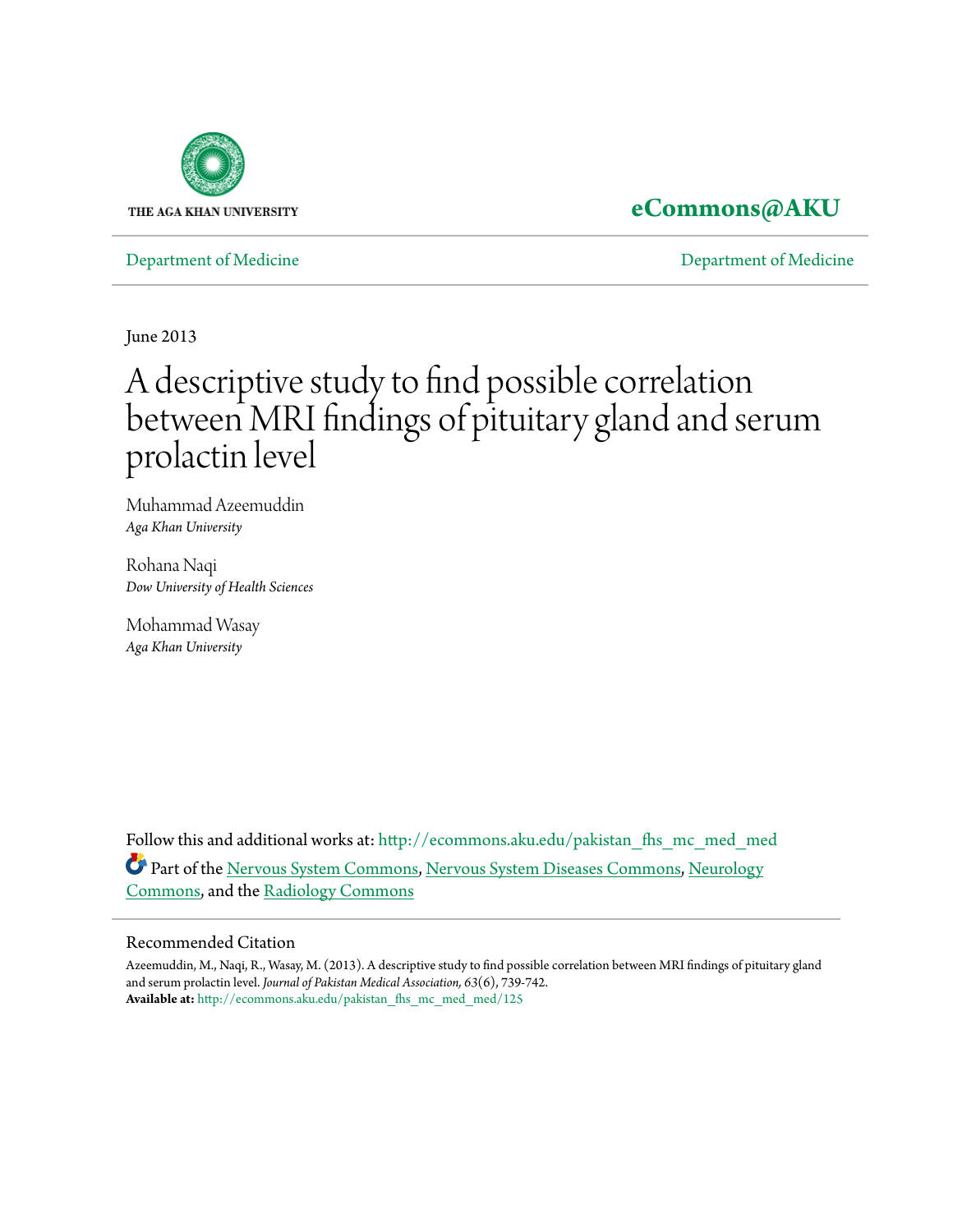ORIGINAL ARTICLE

## **A descriptive study to find possible correlation between MRI findings of pituitary gland and serum prolactin level**

Muhammad Azeemuddin,<sup>1</sup> Rohana Naqi,<sup>2</sup> Mohammad Wasay<sup>3</sup>

#### **Abstract**

**Objective:** To explore equation, if any, between findings of magnetic resonance imaging of pituitary gland and serum prolactin level.

**Methods:** The retrospective, descriptive study was conducted at the Department of Radiology, Aga Khan University Hospital, Karachi, and related to patients' records from April 19, 2006 to April 23, 2009. Seventy patients underwent magnetic resonance imaging of brain for pituitary gland. Inclusion criteria were all patients referred with relevant clinical symptoms or deranged serum prolactin level. Patients who were claustrophobic or had a pacemaker, aneurysm clip, metallic foreign body in the orbit or with no laboratory investigation were excluded from the study. SPSS 19 was used for statistical analysis.

**Results:** Of the 70 patients, normal imaging was noted in 29 (41.4 %) patients. Out of these, 18 (62.06%) patients had normal and 11 (37.93%) had raised serum prolactin levels. Microadenoma was found in 23 (32.8%) patients. Out of these, 10 (42.47%) had normal and 13 (56.52%) had raised prolactin levels. Macroadenoma was found in 16 (22.8 %). Out of these, 8 (50%) had normal and 8 (50%) had raised prolactin levels. Pituitary cyst was located in 2 (2.8 %) patients. Out of these, 1 (50%) had normal and 1 (50%) had raised serum prolactin levels.

**Conclusion:** Magnetic resonance imaging of pituitary gland was not associated with serum prolactin levels in patients with clinical suspicion of pituitary abnormality. Therefore, regular monitoring of serum prolactin is suggested.

**Keywords:** Magnetic resonance imaging, Pituitary adenoma, Serum prolactin level. (JPMA 63: 739; 2013)

#### **Introduction**

Magnetic resonance imaging (MRI) is now used routinely in the investigation of the pituitary gland, and is accepted as the most sensitive imaging method for the diagnosis of pituitary microadenomas.<sup>1</sup> In symptomatic patients with galactorrhoea, menstrual irregularities, amenorrhoea, or impaired reproductive function, prolactin disorders should be suspected and pituitary adenoma should be sought. Reported sensitivities of MRI in the detection of microadenomas vary widely, but are about 85-90% for contrast-enhanced studies.<sup>2</sup> The diagnosis of prolactinsecreting pituitary adenoma is made on clinical and endocrinological evidence. The role of radiology is to assess the size of the adenoma (to assess the effects of therapy), and possibly the feasibility of surgery. Though computed tomography (CT) was thought to be extremely useful in the diagnosis of pituitary microadenomas,<sup>3</sup> highresolution MRI has become the most sensitive means for their detection.<sup>4</sup> Previous studies suggest a high rate of detection.<sup>5</sup>

A study of 74 patients in 1996, with serum prolactin levels

Department of Radiology, 1,3Aga Khan University Hospital, 2Dow University of Health Sciences, Karachi.

**Correspondence:** Rohana Naqi. Email: rohana.naqi@gmail.com

above 52ng/ml found microadenomas in 38 (51.3%) patients, macroadenomas in 6 (8.1%) and an infundibular glioma in 1 (1.35%); 29 (39.18%) patients had a normal pituitary gland.<sup>6</sup>

There is little published literature available in Pakistan focussing on serum prolactin level and pituitary tumours. The aim of the current study was to evaluate the MRI findings of pituitary gland with reference to serum prolactin level.

#### **Patients and Methods**

The retrospective descriptive study was conducted at the Department of Radiology, Aga Khan University Hospital, Karachi, and comprised patients' data related to a period from April 19, 2006 to April 23, 2009. During the period, 70 patients had undergone MRI brain for pituitary gland. Patients suspected on the basis of clinical and biochemical findings of pituitary abnormality were included, while those who were claustrophobic or had a pacemaker or an intracerebral aneurysm clip, metallic foreign body in the orbit or with no laboratory investigation were excluded from the study.

Blood sampling was performed because of symptoms such as sterility, galactorrhoea, amenorrhoea,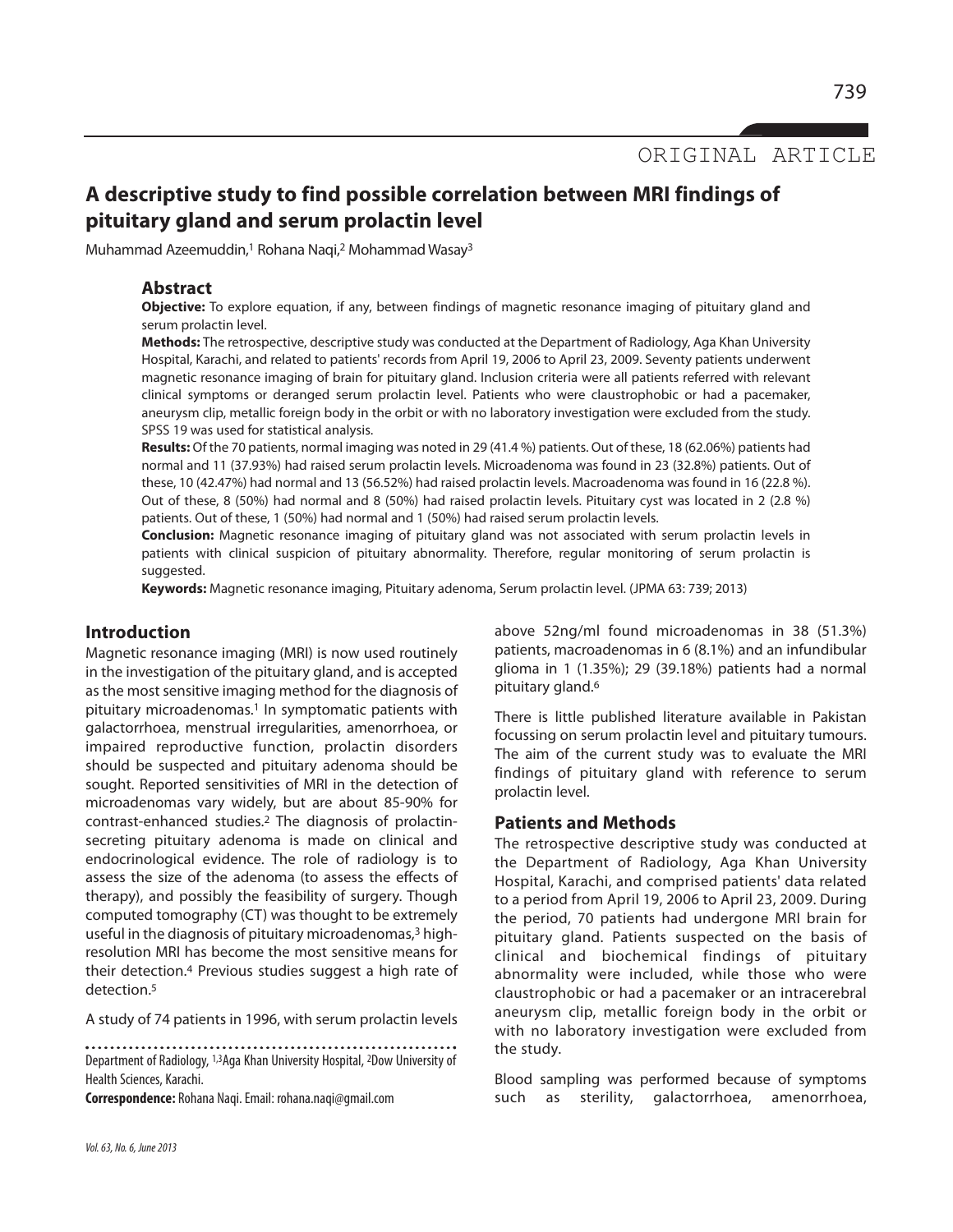oligomenorrhoea, headache or visual loss. The normal level of serum prolactin in males is 4.04 - 15.2ng/ml and in females 4.79-23.3ng/ml. The method used for serum prolactin level was Chemi-Luminescence.

MRI examinations were performed on a SIEMENS AVANTO (1.5 Tesla) MRI scanner unit with the following sequences: T1-weighted spin-echo (T1-SE; TR 420, TE 15 ms), with 3mm contiguous coronal slices; T2-weighted spin-echo (T2-SE; TR 3610, TE 111 ms), with 3mm contiguous coronal slices; and a sagittal T1 acquisition. The field of view was 21cm and the acquisition matrix 272x320. All patients were initially examined without gadolinium (T1-SE) followed by a 0.1mg/kg of gadolinium diethylenetriaminepeutaacetic acid (DTPA), given intravenously just before beginning the acquisition. Dynamic study was also performed.

The study was considered positive if the pituitary gland contained a focal area of low signal on unenhanced images and/or less enhancement than the adjacent gland on contrast-enhanced images.<sup>7</sup> The size of the tumour was measured on the hard copy sagittal and coronal images. The maximum sagittal, transverse and coronal diameters were recorded.<sup>8</sup> The serum prolactin level in patients with relevant clinical symptoms were measured and MRI performed to locate pituitary adenoma.

Based on size, an adenoma can be classified as a microadenoma (a tumour less than 10mm in diameter) or macroadenoma (a tumour more than 10mm in diameter). Rathke's cleft cyst is a benign growth found on the pituitary gland in the brain, specifically a fluid filled cyst in the posterior portion of the anterior pituitary gland. It occurs when the Rathke's pouch does not develop properly and ranges in size from 2-40mm in diameter.

Since this was a retrospective observational study and all information was obtained from medical records and participants confidentiality was maintained, formal approval from the Ethical Review Committee was not taken.

Data was statistically analysed by SPSS version 19.0. A descriptive analysis was done for demographic, clinical and radiographic features and results were presented as mean±standard deviation for quantitative variables and frequency (percentage) for qualitative variables. Prolactin level was categorised into two groups; normal and raised. Frequency and percentages of MRI findings were calculated accordingly.

#### **Results**

Out of the 70 patients, 8 (11.42%) were in-door patients, 15 (21.42%) were outside referrals and 47 (67.14%) were referred from clinics at the centre. The total comprised 50 (71.42%) female patients and 20 (28.57%) were male with age ranging from 3 to 75 years.

MRI revealed adenomas in 39 (55.7%) patients. Microadenomas were found in 23 (32.8%). Out of these 10 (43.47%) had normal and 13 (56.52%) had raised prolactin levels. Macroadenomas were found in 16 (22.8%); 8 (50%) had normal and 8 (50%) had raised prolactin levels. In 2 (2.8%) patients, pituitary cyst was found (size: 0.5x0.4cm in patient with serum prolactin level of 26.6ng/ml, and 0.3x0.3cm in patient with serum prolactin level of 5.17ng/ml). In 29 (41.4%) patients, MRI was negative (Tables 1 and 2). The serum prolactin level in patients with evidence of pituitary microadenoma ranged from 0.7ng/ml to 207ng/ml. In patients with macroadenomas, the level ranged from 0.21ng/ml to 595.7ng/ml. In patients with pituitary cyst, the level ranged from 5.17-26.6ng/ml. The serum prolactin level

Table-1: Serum prolactin level and MRI findings in pituitary gland.

| <b>MRI Findings</b>        | <b>Normal Prolactin</b> | <b>High Prolactin</b> |  |
|----------------------------|-------------------------|-----------------------|--|
| Normal $(n = 29)$          | 18(62%)                 | 11(37.9%)             |  |
| Macro Adenoma ( $n = 16$ ) | $8(50\%)$               | $8(50\%)$             |  |
| Micro Adenoma ( $n = 23$ ) | $10(43.4\%)$            | 13(56.5%)             |  |
| Cyst $(n = 2)$             | $1(50\%)$               | $1(50\%)$             |  |

MRI: Magnetic resonance imaging.

Table-2: MRI with normal and high prolactin level in cases of pituitary gland.

| <b>MRI</b> | <b>Normal Prolactin</b> | <b>High Prolactin</b> |  |
|------------|-------------------------|-----------------------|--|
| Normal     | 18(62%)                 | 11(37.9%)             |  |
| Abnormal   | 19(46.3%)               | 22(53.6%)             |  |

MRI: Magnetic resonance imaging.

Table-3: MRI findings in pituitary gland in female patients with hyperprolactinaemia.

| <b>Serum Prolactin Level</b>     | <b>Normal Pituitary Gland</b> | Macro Adenoma | Micro Adenoma | <b>Pituitary Cyst</b> |
|----------------------------------|-------------------------------|---------------|---------------|-----------------------|
| High Prolactin $(n=25)$          | 8(32%)                        | 6(24%)        | $10(40\%)$    | 1(4%)                 |
| MRI: Magnetic resonance imaging. |                               |               |               |                       |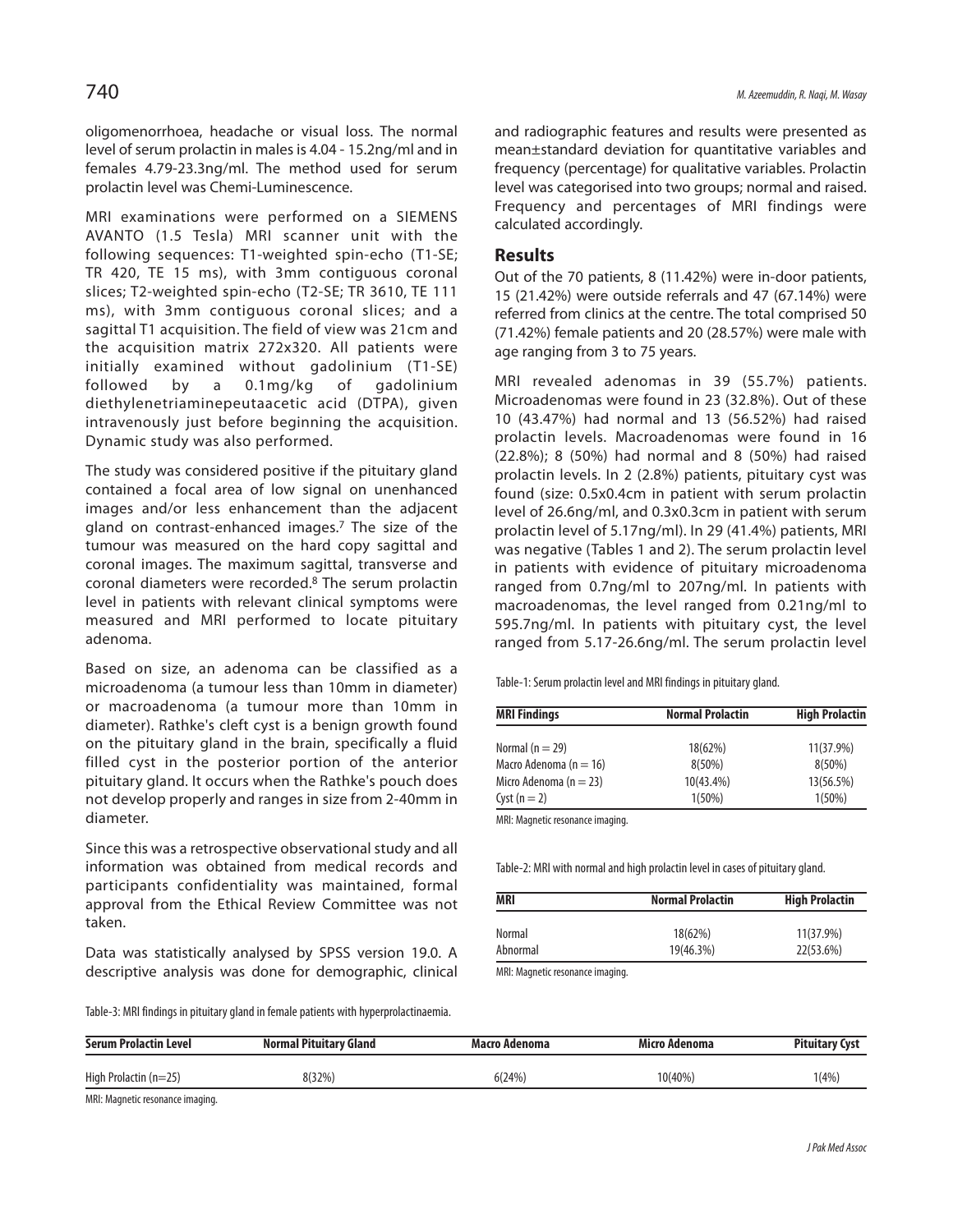of patients without evidence of adenoma ranged from 1.1ng/ml to 99.8ng/ml. Hyperprolactinaemia was diagnosed in 32(45.7%) subjects. Out of these, 25 (78.1%) were females and 7 (21.8%) were males. The mean age was 36.4±14.5 years in females (range: 21-75 years) and 43.5±16.4 years (range: 19-69 years) in males. In 25 female patients, 10 (40%) were diagnosed as pituitary microadenomas, 6(24%) were macroadenomas, 8(32%) were normal, and 1(4%) case was diagnosed as pituitary cyst (Table-3). In 7 male patients, 3(42.8%) were diagnosed as pituitary microadenomas, 1 (14.2%) was macroadenoma, and 3 (42.8%) cases were normal.

### **Discussion**

Pituitary tumours are common neoplasms. Most of our findings are in accordance with literature from the West. Majority of the published literature is in international journals. There is little published literature available in local journals or from Pakistan with focus on serum prolactin level and pituitary tumours.

Pituitary tumours constitute 10-15% of intracranial tumours in surgical specimens.<sup>9</sup> Prolactin-secreting tumours are benign neoplasms that account for about 40% of all pituitary tumours. Over 90% are small, intrasellar tumours that rarely increase in size.<sup>10</sup> Patients with pituitary tumours present with symptoms of a mass lesion, endocrine dysfunction or both. Endocrine dysfunction may be hyperfunction, hypofunction or both. Prolactinomas are usually seen in clinical practice earlier in females compared to the males; in the latter these are usually macroadenomas.<sup>11</sup> The earlier presentation in females is because of the effects of hyperprolactinaemia on gonadal function which is observed early. Serum hormone assay and stimulation/suppression tests are generally sufficient to allow a confident clinical diagnosis of functioning pituitary adenoma. In the low abnormal range (25- 200ng/ml), however, many other causes of hyperprolactinaemia are possible, including drugs, metabolic disturbances, chest wall lesions, tumours, sarcoidosis and tuberculosis. It is, therefore, essential to exclude an adenoma.<sup>7</sup> Adenoma with a diameter of 3mm seem to be the smallest diameter at which tumours of adenohypophysis can be diagnosed with certainty as microadenomas. Smaller lesions are critical in terms of resolution and could only be vaguely suspected. A previous study<sup>12</sup> described a positive correlation between tumour size and serum prolactin level. In a larger series we did not find significant results when correlating serum prolactin levels with tumour size. A microadenoma usually gives lower signal than the surrounding pituitary tissue, before and after contrast medium. Microadenomas rarely enhance. Dynamic MRI of the pituitary with a bolus injection of gadolinium<sup>13</sup> demonstrates that adenomas enhance more slowly, peaking later than the normal pituitary tissue.

Prolactinomas are relatively rare in males and more than 70% of the cases occur in females.<sup>14</sup> Women with hyperprolactinaemia are usually detected early due to classical presentation of amenorrhoea and galactorrhoea and usually have a microadenoma. The presentation of prolactinoma in males is usually confusing;<sup>15</sup> impotence and decreased libido are the most frequent symptoms, but the diagnosis is only made after the signs of compression due to tumour pressure.<sup>16</sup> Non-functioning pituitary tumours do not produce any hormones but may cause a deficiency of one or more pituitary hormones by crowding out normal pituitary tissue or prolactin excess by causing stalk compression. Of our subjects, 22.8% were diagnosed to have non-functioning pituitary tumours. Approximately 25-30% of patients are described to have non-functioning pituitary tumours in the literature.<sup>17</sup>

Some authors have reported a positive correlation between tumour volume and serum prolactin value.<sup>18</sup> This might be true for patients with hyperprolactinaemia. However, when patients without hyperprolactinaemia are also included as in the present study, where some of the patients had normal serum prolactin values, many of them with large tumours, no such correlation is found.

A small sample size and being a single-centre study, the current study does have its limitations. In addition, the study shares the limitations of all retrospective studies.

#### **Conclusion**

MRI pituitary findings were not associated with serum prolactin levels in patients with clinical suspicion of pituitary abnormality. Therefore, regular monitoring of serum prolactin is suggested. Further large multi-centre studies are suggested to establish the association.

#### **References**

- 1. Kulkarni MV, Lee KF, McArdle CB, Yeakley JW, Haar FL. 1.5-T MR imaging of pituitary microadenomas: technical considerations and CT correlation. Am J Neuroradiol 1988; 9:5-11.
- 2. Elster AD. Modern imaging of the pituitary. Radiology 1993; 187:1-14.
- 3. Bonneville JF, Cattin F, Dietemann JL. Computed tomography of the pituitary gland. New York: Springer-Verlag, 1986; pp 63-88.
- 4. Bilaniuk LT, Zimmerman RA, Wehrli FW, Snyder PJ, Goldberg HI, Grossman RI, et al. Magnetic resonance imaging of pituitary